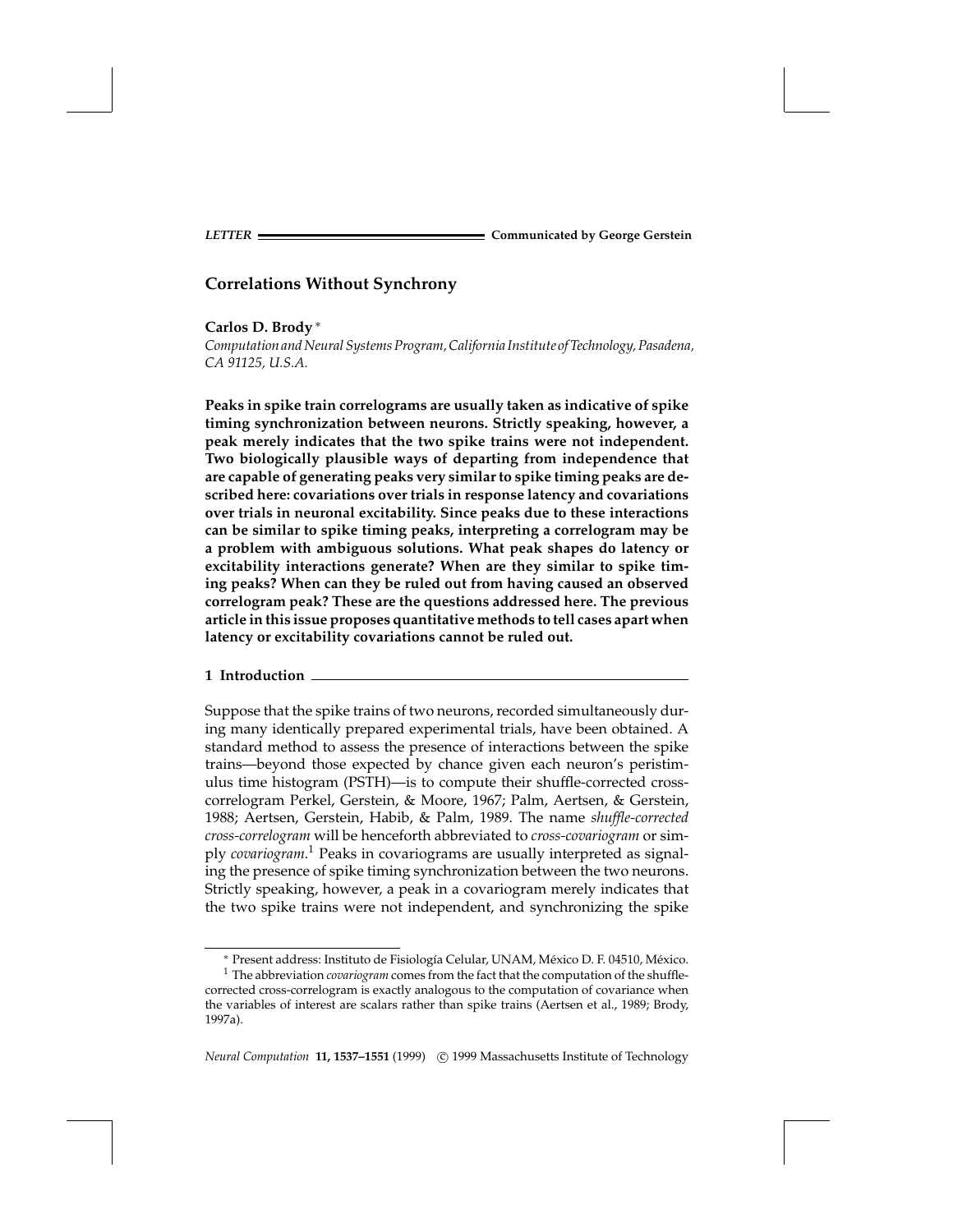times of the two neurons is only one of many possible ways to depart from independence. Figure 1 shows three very different ways to depart from independence, all of which lead to similar covariograms. Despite their similarity, each case should be interpreted very differently, in terms of both the mechanisms that could cause it and its functional significance. All three types of covariations illustrated (which will be called *spike timing*, or*latency*, or *excitability* covariations) are biologically plausible. Thus, being aware of the different possibilities, and disambiguating them, is important.

This article will explain how latency and excitability covariations lead to a peak in the covariogram (spike timing covariations have been treated before, e.g. Perkel et al., 1967). The article will also explain under what conditions their peaks are similar to peaks caused by spike timing covariations. Rules of thumb for being alert to the possibility of ambiguous covariograms will be emphasized; the previous article in this issue describes more quantitative methods, which attempt to dispel the ambiguity when it arises. A preliminary version of the results presented here has appeared in abstract form (Brody, 1997b).

## **2 Notation and Correlogram Methods**

The spike trains of two cells will be represented by two time-dependent functions,  $S_1(t)$  and  $S_2(t)$ . They will be assumed binned and collected over many identically prepared experimental trials, indexed by a superscript *r*. For times outside the *r*th trial,  $S_1^r(t)$  will be defined to be zero, and similarly for  $S_2^r(t)$ . The cross-correlogram of each trial is then

$$
C^{r}(\tau) \ = \ \sum_{t=-\infty}^{\infty} S_{1}^{r}(t) S_{2}^{r}(t+\tau) \ = \ S_{1}^{r} \odot S_{2}^{r}.
$$
 (2.1)

Let  $\langle \rangle$  represent averaging over trials *r*, and define  $P_i(t) \equiv \langle S_i^r(t) \rangle$ . If spike times are measured relative to a stimulus, this is the PSTH of *Si*. The covariogram of *S*<sup>1</sup> and *S*<sup>2</sup> is then defined as

$$
V \equiv \langle (S_1^r - P_1) \odot (S_2^r - P_2) \rangle
$$
  
= \langle S\_1^r \odot S\_2^r \rangle - P\_1 \odot P\_2. (2.2)

The two terms in equation 2.2 are known as the *raw cross-correlogram*  $R =$  $\langle S_1^r \odot S_2^r \rangle$  and the *shuffle corrector*<sup>2</sup>  $K = P_1 \odot P_2$ . If  $S_1$  and  $S_2$  are independent,

<sup>2</sup> The *shift predictor* (Perkel et al., 1967) is very similar to the shuffle corrector, except that *K* is replaced by  $D = \langle S_1^r \odot S_2^{\Pi(r)} \rangle$ , where  $\Pi(r)$  is some permutation of the stimulus presentations *r* (and the corresponding substitution is made in equation 2.2). If different trials are independent of one another, then the expected value of the shift predictor *D* is equal to the expected value of the shuffle corrector *K*. Thus, they are both estimators of the same function. In practice, it is preferable to use *K* instead of *D* since the former is a less noisy estimator: *K* can be written as the average of *D*, taken over the set of all possible permutations  $\Pi$  (Palm et al., 1988).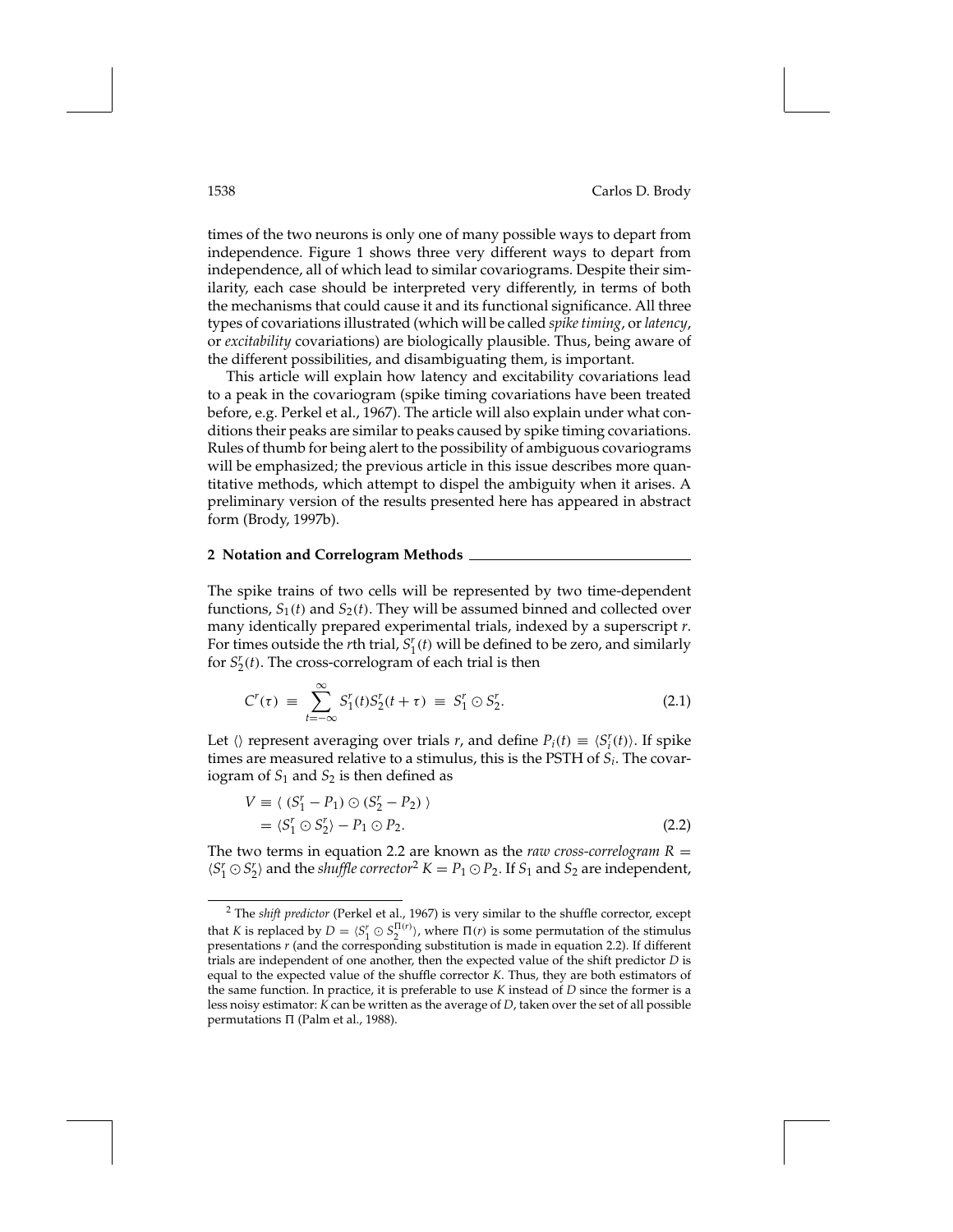then the expected value of *V* is zero:

$$
E\{V\} = E\{(S_1^r - P_1) \odot (S_2^r - P_2)\}
$$
  
=  $E\{S_1^r - P_1\} \odot E\{S_2^r - P_2\} = 0.$  (2.3)

Therefore, significant departures of *V* from zero indicate that the two cells were not independent, regardless of what distributions that  $S_1^r$  and  $S_2^r$  were drawn from. Estimating the significance of departures of *V* from 0 requires some assumptions. For the null hypothesis, it will be assumed that  $S_1$  is independent of *S*2, different trials of *S*<sup>1</sup> are independent of each other, and different bins within each trial of *S*<sup>1</sup> are independent of each other (similar assumptions for the trials and bins of  $S_2$  will also be made). If  $P_i(t)$  and  $\sigma_i^2(t)$ are the mean and variance of  $S_i^r(t)$  over trials  $r$  and  $N_{\text{trials}}$  is the number of

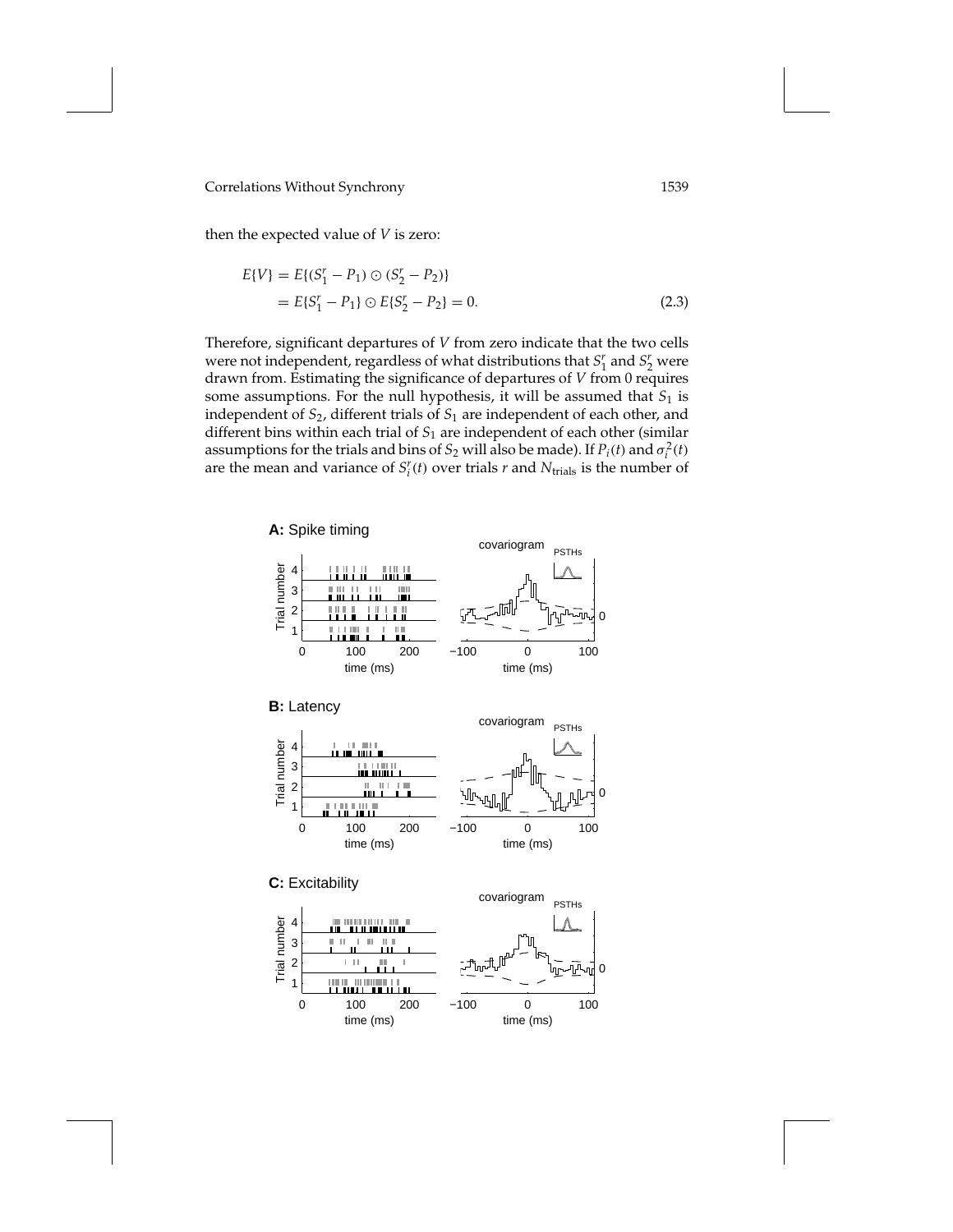trials in the experiment, then the variance in the null hypothesis for *V* is

$$
\sigma_V^2(t) = (\sigma_1^2 \odot \sigma_2^2 + P_1^2 \odot \sigma_2^2 + \sigma_1^2 \odot P_2^2) / N_{\text{trials}}.
$$
 (2.4)

In practice, one uses the sample means and variances to calculate  $\sigma_V(t)$ ; the  $2\sigma$  limits, calculated in this way, are displayed as dashed lines in the covariograms throughout this article.<sup>3</sup> While  $\sigma$  is a general measure of the spread of a distribution, more assumptions must be made in order to use it to assign a specific number to a significance limit; for example, if the distribution is assumed gaussian, then  $2\sigma$  represents the 95% confidence limit. No particular assumption will be made here.

Joint peristimulus time histograms, (JPSTHs) (Aertsen et al., 1989) will also be used. The unnormalized JPSTH is a matrix of covariances with elements defined as

$$
J(t_1, t_2) = \langle S_1^r(t_1) S_2^r(t_2) \rangle - \langle S_1^r(t_1) \rangle \langle S_2^r(t_2) \rangle, \tag{2.5}
$$

Figure 1: *Facing page*. Three types of covariations. Despite being very different, all three shuffle-corrected correlograms (henceforth called *covariograms*) look very similar. Each row illustrates a type of covariation: On the left is a raster plot of two simulated cells, and on the right is the covariogram of spike trains made in a similiar fashion. (Parameters used for rasters on the left were set to extreme values to emphasize illustrative clarity; parameters used for covariograms on the right were set to physiologically plausible values.) (A) On each trial, most spikes in cell 1 have a corresponding, closely timed spike in cell 2. Both cells have the same response latency and overall firing rate in all trials. This will be called a *spike timing* covariation. (B) Spikes in cell 1 do not have a corresponding spike in cell 2, on each trial, the two spike trains were generated independently of each other. But the overall latency of the response varies together over trials. (The word *latency* will be used here to indicate the time shift of the whole response, not just of the first spike.) (C) On each trial, the spikes for the two cells were generated independently of each other, but the total magnitude of the response (which will be called the *excitability*) varies together over trials. Zero counts on the covariogram *y* axes is the expected value if the two cells are independent; the dashed lines are significance limits. The inset at the top right of each covariogram shows the PSTHs of the two cells involved, plotted on axes that are 250 ms wide and 60 Hz tall.

<sup>3</sup> To see where equation 2.4 comes from, consider two independent scalars *x* and *y* with means  $p_x$  and  $p_y$  and variances  $\sigma_x^2$  and  $\sigma_y^2$ , respectively. The variance of their product is  $E\{x^2\}E\{y^2\} - E\{x\}^2E\{y\}^2 = (\sigma_x^2 + p_x^2)(\sigma_y^2 + p_y^2) - p_x^2p_y^2 = \sigma_x^2\sigma_y^2 + p_x^2\sigma_y^2 + \sigma_x^2p_y^2$ . Equation 2.4 is analogous. The factor of *N*<sub>trials</sub> comes from averaging over trials.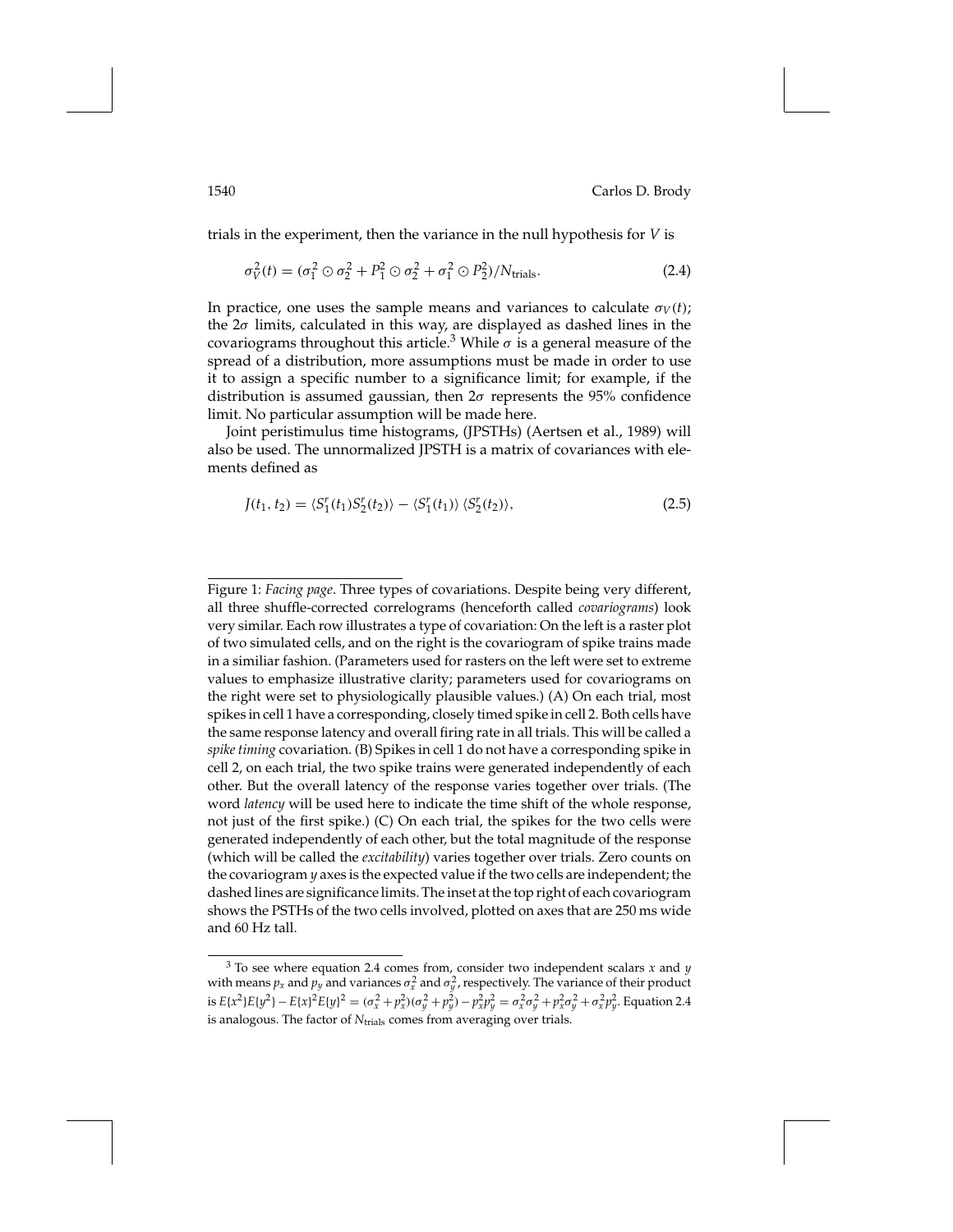while the normalized JPSTH is a matrix of correlation coefficients with elements defined as

$$
J_N(t_1, t_2) = \frac{J(t_1, t_2)}{\sigma_1(t_1)\sigma_2(t_2)},
$$
\n(2.6)

If  $S_1(t_1)$  and  $S_2(t_2)$  are independent, then the expected values of  $J(t_1, t_2)$  and  $J<sub>N</sub>(t<sub>1</sub>, t<sub>2</sub>)$  are zero. Correlation coefficients are bounded within [−1, 1]. If  $J_N(t_1, t_2) = 1$ , then  $S_1(t_1)$  and  $S_2(t_2)$  are perfectly correlated (that is,  $S_1(t_1) =$  $\alpha S_2(t_2)$  for some positive constant  $\alpha$ ), while if  $J_N(t_1, t_2) = -1$ , then  $S_1(t_1)$  and *S*<sub>2</sub>(*t*<sub>2</sub>) are perfectly anticorrelated (that is,  $S_1(t_1) = -\alpha S_2(t_2)$ ). The JPSTHs displayed in the figures here are all normalized JPSTHs.

The covariogram *V* can be obtained from the unnormalized JPSTH *J* by summing along  $t_1$  while keeping  $\tau = t_2 - t_1$  constant.

## **3 What Covariogram Shapes Do Latency and Excitability Covariations Generate?**

**3.1 Latency Covariations .** Consider the responses of two independent neurons. Since they are independent, their covariogram is zero (within sampling noise); hence, the raw cross-correlogram and the shuffle corrector are approximately equal:

$$
V = R - K \approx 0 \implies K \approx R. \quad (3.1)
$$
  
covariogram raw x-corrector corrector

Now for each trial *r*, take the responses of both neurons and shift both of their spike trains, together by some amount of time *t <sup>r</sup>* (the shift time *t r* should be different for different trials). This type of interaction between the neurons is dubbed here as a *latency* covariation. How will it affect *V*?

Let us ask how it affects each of the two terms of *V*—*R* and *K*. The raw correlogram *R* will not be affected, since it depends on only relative spike times between the two neurons (see equation 2.1), and on each trial both spike trains were shifted together. In contrast, the shuffle corrector *K* will be affected. It is the correlogram of the two PSTHs, and the PSTHs are broadened by the temporal jitter introduced by the shifts *t r* . Thus *K* is broader than before the latency shifts. Since the total number of spikes remains the same, the integral of the PSTHs will not have changed; nor will the integral of *K* have changed. In summary, the latency shifts will make *K* broader, and therefore shallower, while having no effect on *R*. Figure 2 shows a schematic of how subtracting the broadened, shallowed *K* from *R* leaves a peak in *R* outstanding in *V*. The peak is flanked by slight negative dips. The most important point to notice about this schematic is that the width and shape of the peak in *V* are largely determined by the width and shape of the peak in *R*.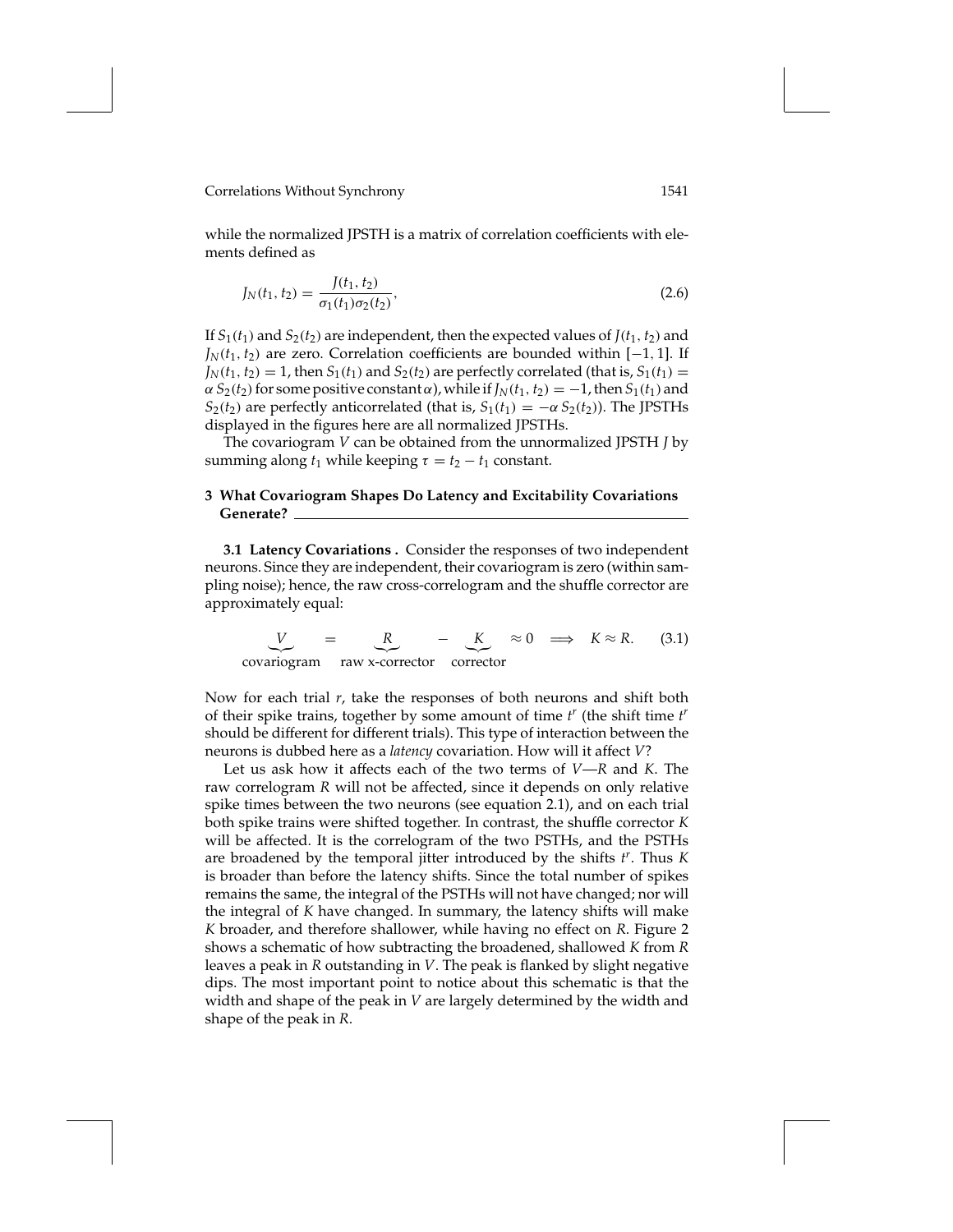Unless the latency shifts are very large, the width of the peak in *R*, and hence in *V*, will be smaller but of the same order of magnitude as the width of the peak in *K*, which in turn is determined by the width of peaks in the cell's PSTHs. Figures 2B–2F show a numerical experiment illustrating latency covariations. The covariogram peak width is  $\approx$  50 ms, while PSTH peak widths are  $\approx$  100 ms. For the simple Poisson-like processes used here and for symmetrical cells, the autocovariograms of each cell (see Figures 2E and 2F) have a shape similar to the crosscovariogram of the two cells (see Figure 2C).

**3.2 Excitability Covariations.** Consider a cell whose response can be characterized as the sum of a stimulus-induced response plus a background

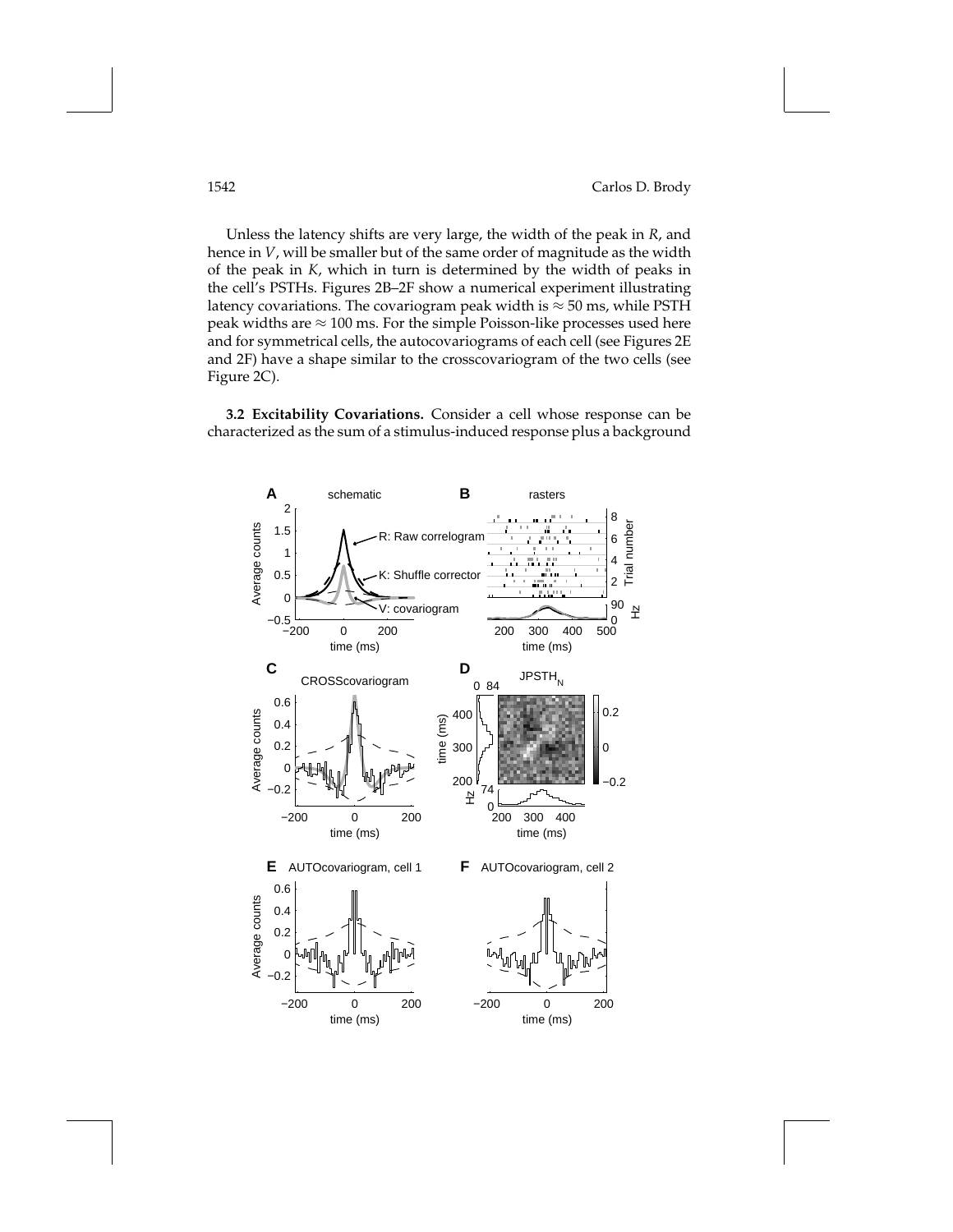firing rate. Let us write this in terms of firing rates $4$  as

$$
F'(t) = \underbrace{\xi^r Z(t)}_{\text{Firing rate during trial } r} + \underbrace{\beta^r B}_{\text{Stimulus induced}}.
$$
 (3.2)

Here *Z*(*t*) is the typical stimulus-induced firing rate, *B* is a constant function over the time of a trial, representing the typical background firing rate, and two "gain" factors,  $\zeta^r$  and  $\beta^r$ , have been included to represent possible changes in the state of the cell (e.g., changes over trials in the resting potential of the cell Carandini & Ferster, 1997). The gain factors ζ *<sup>r</sup>* and β*<sup>r</sup>* will be allowed to be different for different trials. Two assumptions are being made here: (1) state changes are slower than the time of a single trial, and (2) the greatest effect of state changes is on the magnitude of the background and stimulus-induced rates, not on their temporal shape. These assumptions allow factoring out the effect of state changes into the scalar gain factors ζ *<sup>r</sup>* and  $\beta^r$ .

Figure 2: *Facing page*. Latency covariations. (A) Schematic of how latency covariations lead to a peaked covariogram (see the text for explanation). (B) Eight out of 200 artificial rasters used to illustrate latency covariations. Below the rasters are the smoothed PSTHs of both cells. The spike trains were made by simulating two independent Poisson cells, each raster pair of which was then shifted together in time by a random amount drawn anew for each trial from a gaussian distribution with mean 0 ms and standard deviation 15 ms. The time-varying firing rate from which Poisson events for each cell were generated, before the time shifts, was  $(100 \text{ Hz}) \exp((t - 100)^2/(2 \cdot 40^2))$  for  $t > 100$ , zero otherwise, with *t* in milliseconds. After the time shifts, independent events at a rate of 10 Hz were added to each cell to represent background firing. (C) Covariogram of the two cells. The thick gray line is the analytical expected value of the covariogram, computed with knowledge of the parameters and procedures used to generate the spike trains. Dashed lines are significance limits. (D) Normalized JPSTH of the two cells, flanked by their PSTHs. Notice the diagonal peak and weak but present off-diagonal troughs. (E, F) Autocovariograms of each of the two cells. These are computed following equation 2.2, except one cell is used, not two, and the central bin ( $\tau = 0$ ), which for autocovariograms is much larger than any other, has been arbitrarily set to zero here for display purposes.

 $4$  The description given in equation 3.2 amounts to describing the cell with a generative model, but all that is being specified about the model is the expected value of its response on each trial. Thus, if  $M^r(t)$  is the model's response during trial *r*, then  $F^r(t) = E\{M^r(t)\}.$ Note that the expectation here is not taken across trials but is the expected response for a single trial. Think of this as fixing the model's parameters at values appropriate for trial *r* and averaging over many runs of the model at those parameters.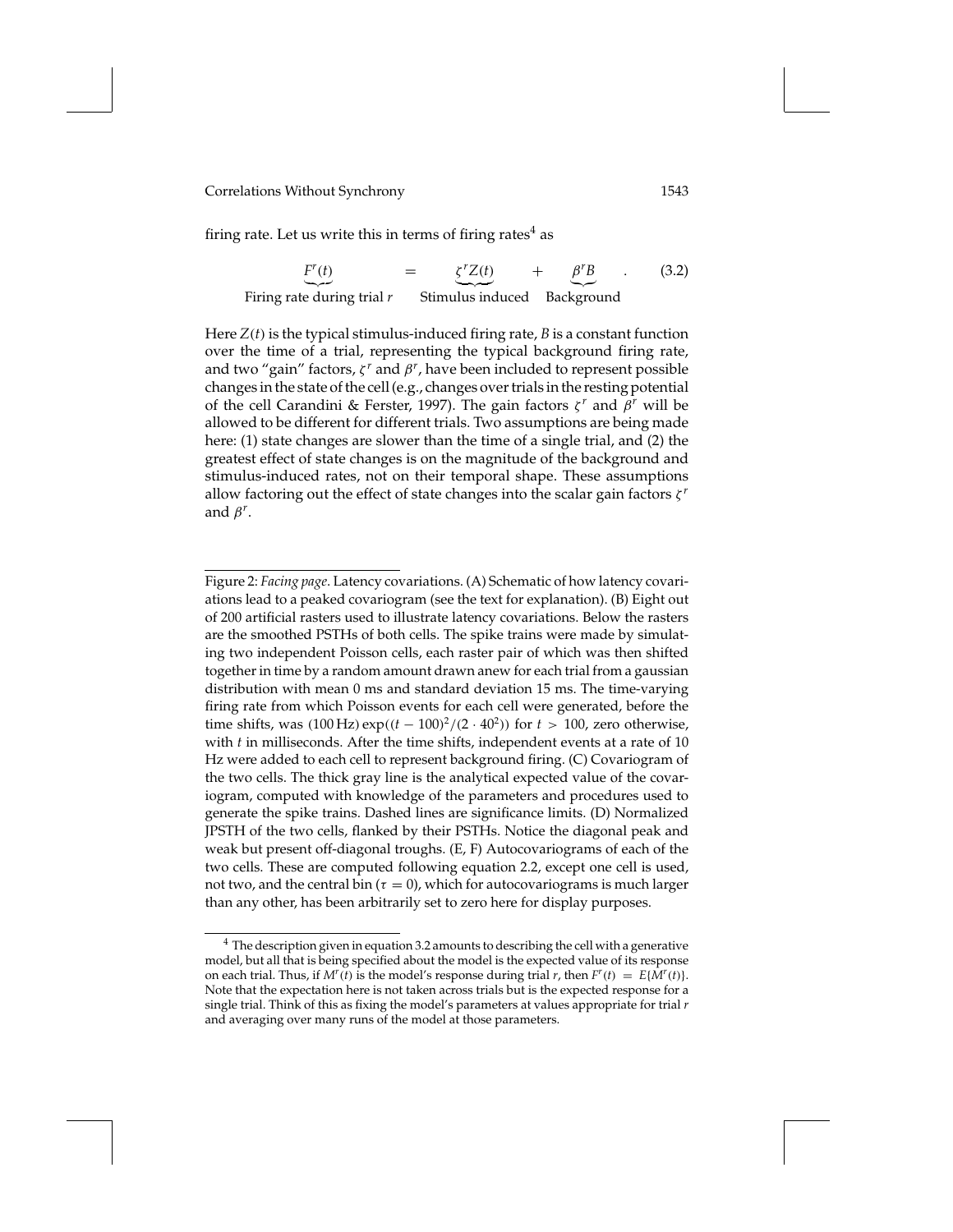Now take two cells, indexed by the subscripts 1 and 2, with responses characterized as in equation 3.2. Suppose their only interaction is through their gain parameters. This has been dubbed here an excitability covariation. What is their covariogram *V*? In what follows, write the covariance of two scalars *a* and *b* as  $cov(a, b) \equiv \langle ab \rangle - \langle a \rangle \langle b \rangle$ , and drop the superscripts *r* for legibility. Using equations 2.2 and 3.2 and the fact that the gain parameters factor out,

amplitude shape  
\n
$$
V = \overbrace{\text{cov}(\zeta_1, \zeta_2)}^{\text{amplitude}} \overbrace{Z_1 \odot Z_2}^{\text{shape}} + \text{cov}(\zeta_1, \beta_2) Z_1 \odot B_2
$$
\n
$$
+ \text{cov}(\beta_1, \zeta_2) B_1 \odot Z_2 + \text{cov}(\beta_1, \beta_2) B_1 \odot B_2.
$$
\n(3.3)

Similarly, the JPSTH (before normalization) is

$$
J(t_1, t_2) = \text{cov}(\zeta_1, \zeta_2) Z_1(t_1) Z_2(t_2) + \text{cov}(\zeta_1, \beta_2) Z_1(t_1) B_2 + \text{cov}(\beta_1, \zeta_2) B_1 Z_2(t_2) + \text{cov}(\beta_1, \beta_2) B_1 B_2,
$$
 (3.4)

where the time dependence of  $B_1$  and  $B_2$  has been dropped from the notation since they are constant functions.

When the stimulus-induced firing rate is much greater than the background firing rate, the first term in equation 3.3 is the dominant one. The shape of *V* will then be given by  $Z_1 \odot Z_2$  (in this limiting case, this is also the shape of the corrector *K*, which has a width determined by the width of peaks in the cell's PSTHs), while the amplitude of *V* will be given by  $cov(\zeta_1, \zeta_2)$ . A similar point has been made by Friston (1995), whose work is discussed in the companion article in this issue; (see also Vaadia, Aertsen, & Nelken, 1995). Figure 3 shows a numerical experiment illustrating excitability covariations. For the simple Poisson-like processes used here and for symmetrical cells, the autocovariograms of the cells (panel D) are similar to the cross-covariogram (panel B), much as was the case with latency covariations (see Figure 2).

An easily computable and telltale measure of excitability covariations is the integral (i.e., sum) of the covariogram, since it is proportional to the covariation in the mean firing rates of the two cells:  $\sum_{\tau} V(\tau) = \text{cov}(n_1^r, n_2^r)$ , where  $n_i^r$  is the total number of spikes fired by cell  $i$  during trial  $r$ . For completeness, the proof follows:

$$
\sum_{\tau=-\infty}^{\infty} C^r(\tau) = \sum_{\tau=-\infty}^{\infty} \sum_{t=-\infty}^{\infty} S_1^r(t) S_2^r(t+\tau) = \sum_{p,q} S_1^r(p) S_2^r(q)
$$
  
= 
$$
\sum_p S_1^r(p) \sum_q S_2^r(q)
$$
  
= 
$$
n_1^r n_2^r.
$$
 (3.5)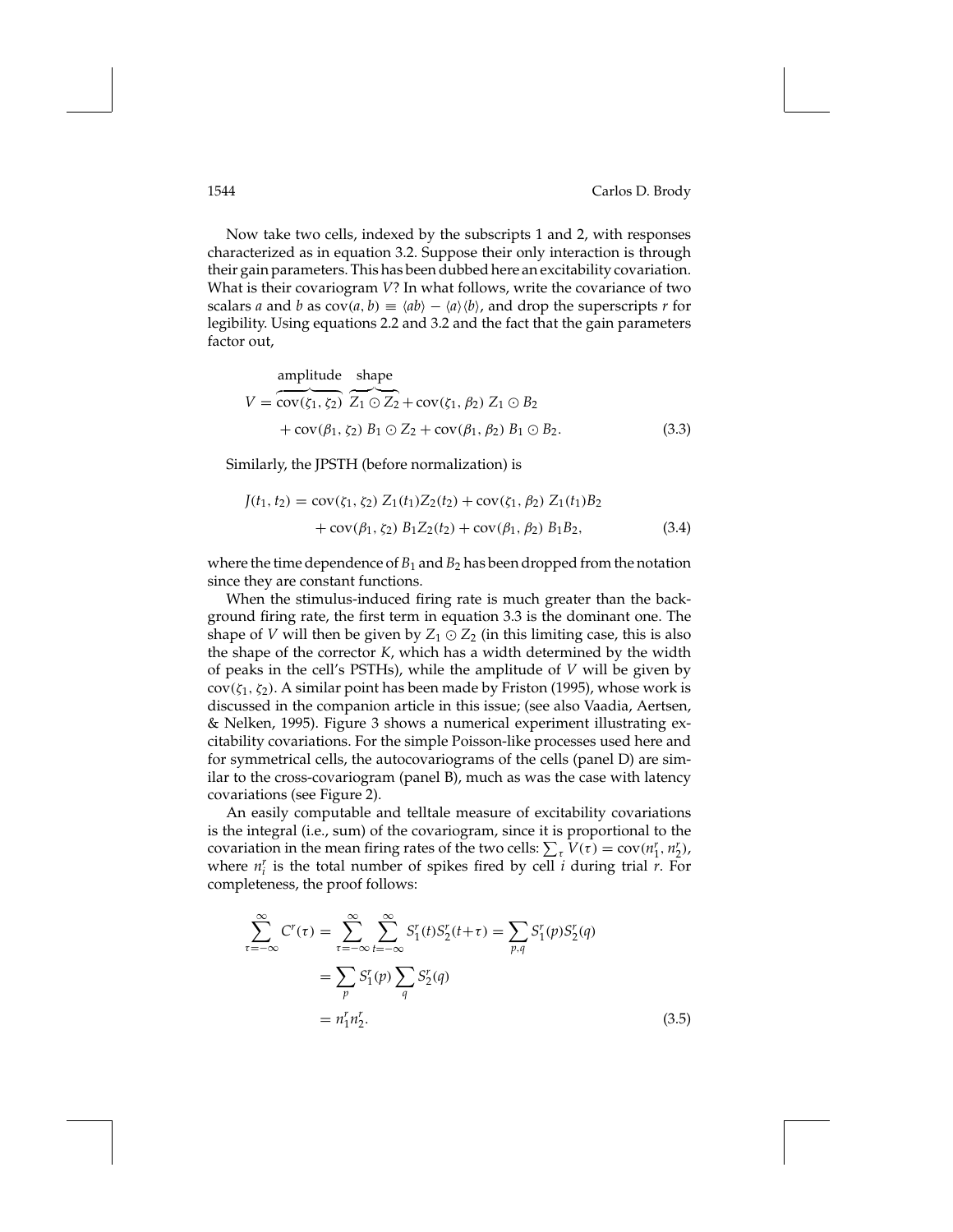

Figure 3: Excitability covariations. (A) Eight out of 200 rasters, made by simulating two independent Poisson cells with covarying gains  $\zeta_1$  and  $\zeta_2$  (see the text). Both gains were set to be equal to each other on each trial and were a random number drawn anew for each trial from a gaussian with mean 1 and standard deviation 1 (negative gains were set to zero). Below the rasters are the smoothed PSTHs of the two cells.  $Z_1(t)$  and  $Z_2(t)$  were both set to be, before multiplying by the gains, (70 Hz) · ((*t* − 70)/30) · exp((100 − *t*)/30) if *t* > 70, zero otherwise, with *t* in milliseconds. After multiplying by the gain, a constant rate (same for all trials) of 35 Hz was added to represent background firing. (B) Covariogram of the two cells. The thick gray line is the analytical expected value, computed from equation 3.3 with knowledge of the parameters used to generate the spike trains. Dashed lines are significance limits. Notice that the width of the peak is comparable to twice the width of the peak in the PSTHs. In the example here, the background firing rate is not negligible, so the covariogram does not quite follow the shape of the shuffle corrector (which is not shown), but follows the shape of  $Z_1 \odot Z_2$ , the "stimulus-induced" parts of the PSTHs. (C) Normalized JPSTH of the two cells, flanked by their PSTHs. (D) Autocovariogram of one of the cells; the other is similar. The central bin ( $\tau = 0$ ) has been set to zero for display purposes.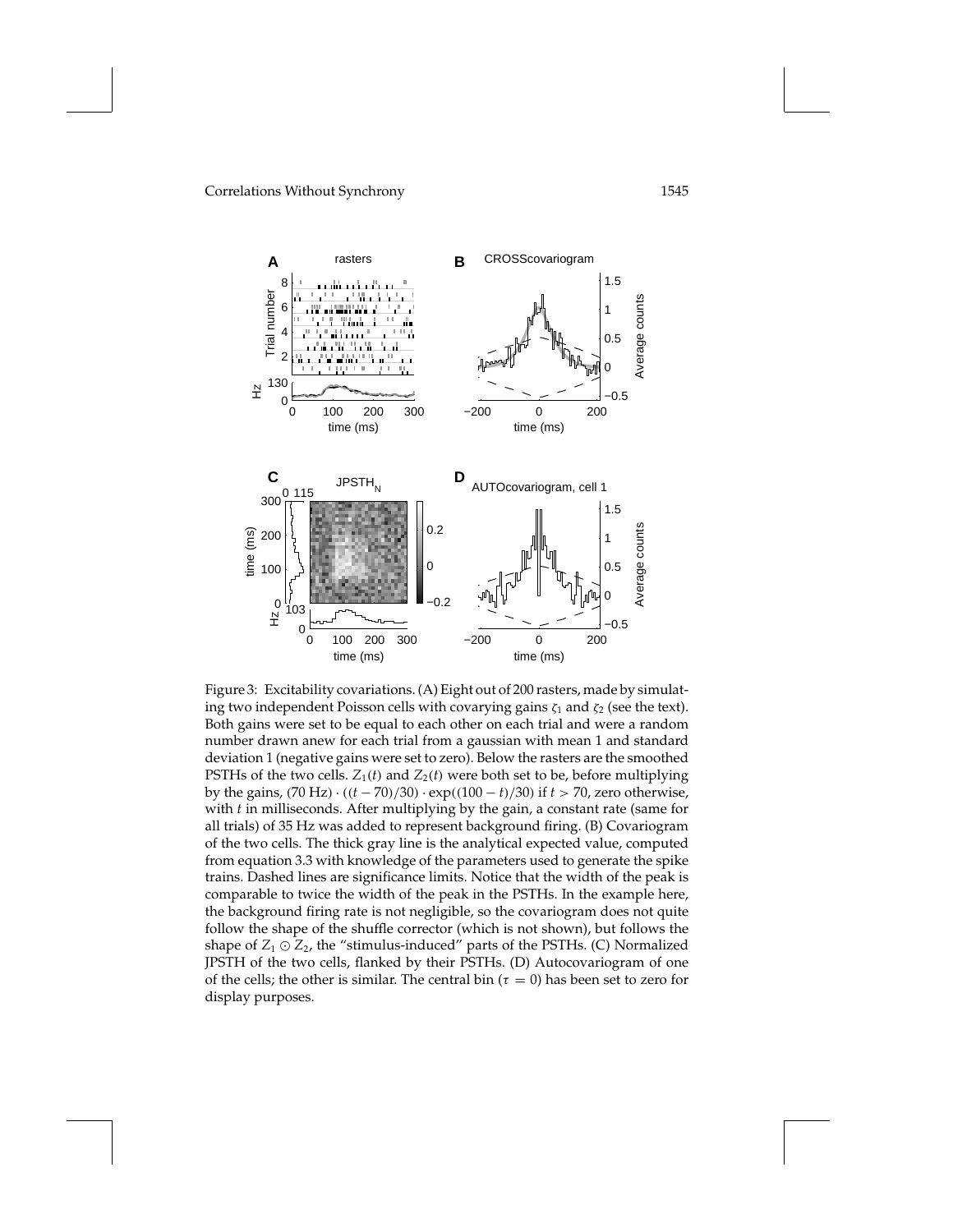Thus 
$$
\sum_{\tau} R(\tau) = \langle n_1^r n_2^r \rangle
$$
. Similarly,  $\sum_{\tau} K(\tau) = \langle n_1^r \rangle \langle n_2^r \rangle$ . Hence

$$
\sum_{\tau} V(\tau) = \langle n_1^r n_2^r \rangle - \langle n_1^r \rangle \langle n_2^r \rangle = \text{cov}(n_1, n_2). \tag{3.6}
$$

**3.3 Spike Timing Covariations.** Figure 4 shows a numerical experiment illustrating spike timing covariations. There are three major points in comparison to latency and excitability covariations. First, for the simple Poisson-like processes used here, where there was no burstiness and the spike timing interaction was between individual spikes of the two cells, the autocovariograms are flat and not at all similar to the cross-covariogram of the two cells. This is in contrast to the latency or excitability covariations cases and allows using the autocovariograms as a first test to distinguish spike timing from latency or excitability covariations. Second, although latency and excitability covariations involve coordination between as little as a single parameter of the two cells on each trial (overall latency in one case, gain in the other), spike timing covariations will typically involve coordination between many parameters on each trial (many individual spike times). Finally, given arbitrary network connectivities, spike timing covariogram shapes are much more arbitrary than latency or excitability covariogram shapes. Although the latter are tied to the shapes of the PSTHs, the former are not.

### **4 Discussion**

Peaks in spike train covariograms are typically interpreted as evidence of spike timing synchronization, but other ways to depart from independence can generate covariogram peaks very similar to spike synchronization peaks. Two such departures have been described here: covariations in the latency of response and covariations in the excitability of response. Both are likely to be found in biological systems. This raises the possibility of covariograms that admit multiple, extremely different interpretations—an interpretation problem that must be solved. The first step in solving it is to be aware of under what conditions interpretational ambiguity may arise (and, concomitantly, when it can be ruled out). Contributing to this understanding has been the main objective of this article. The second step is to resolve the ambiguity when it is present; some quantitative methods for doing so are proposed in the companion article in this issue (see also Friston, 1995, and Vaadia et al., 1995). That excitability covariations could generate a peak in a JPSTH was a possibility raised by Aertsen et al. (1989), but they did not study the shape or magnitude of such a peak. Friston (1995; see also Vaadia et al., 1995) has described excitability covariations in more detail; similarities and differences between Friston's work and that presented here are discussed in the companion article in this issue.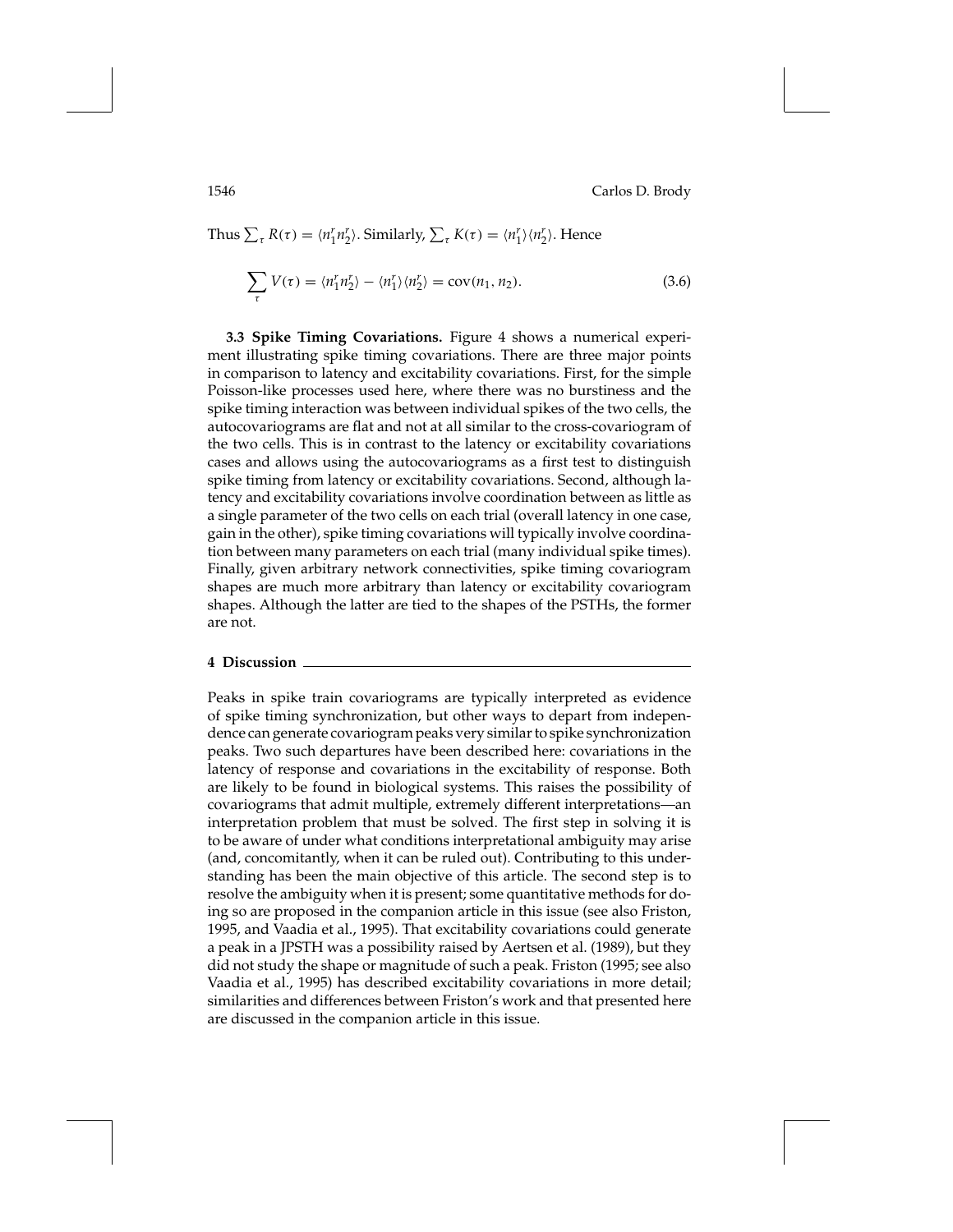

Figure 4: Spike timing covariations. (A) Eight out of 200 rasters used to illustrate spike timing covariations. Below the rasters are the smoothed PSTHs of the two cells. On each trial, the spike trains were made by first generating a single Poisson spike train, time-jittering the spikes of this twice, and then assigning the result of the first jittering to cell 1 and the result of the second jittering to cell 2. Additional spikes at a rate of 10 Hz were then added independently to each cell to represent background, uncorrelated, firing. The original spike train on each trial had firing rate (70 Hz)  $\exp(-(t-100)^2/(2 \cdot 30^2))$ , with *t* in milliseconds. Jittering was done by adding a random amount of time to each spike, drawn from a gaussian with mean 0 and standard deviation 12 ms. (B) Covariogram of the two cells. The thick gray line is the analytical expected value of the covariogram, computed with knowledge of the parameters and procedures used to generate the spike trains. (C) Normalized JPSTH of the two cells, flanked by their PSTHs. (D) Autocovariogram of one of the cells; the other is similar. The central bin ( $\tau = 0$ ) has been set to zero for display purposes. Unlike the latency and excitability cases in Figures 2 and 3, the autocovariogram does not resemble the cross-covariogram.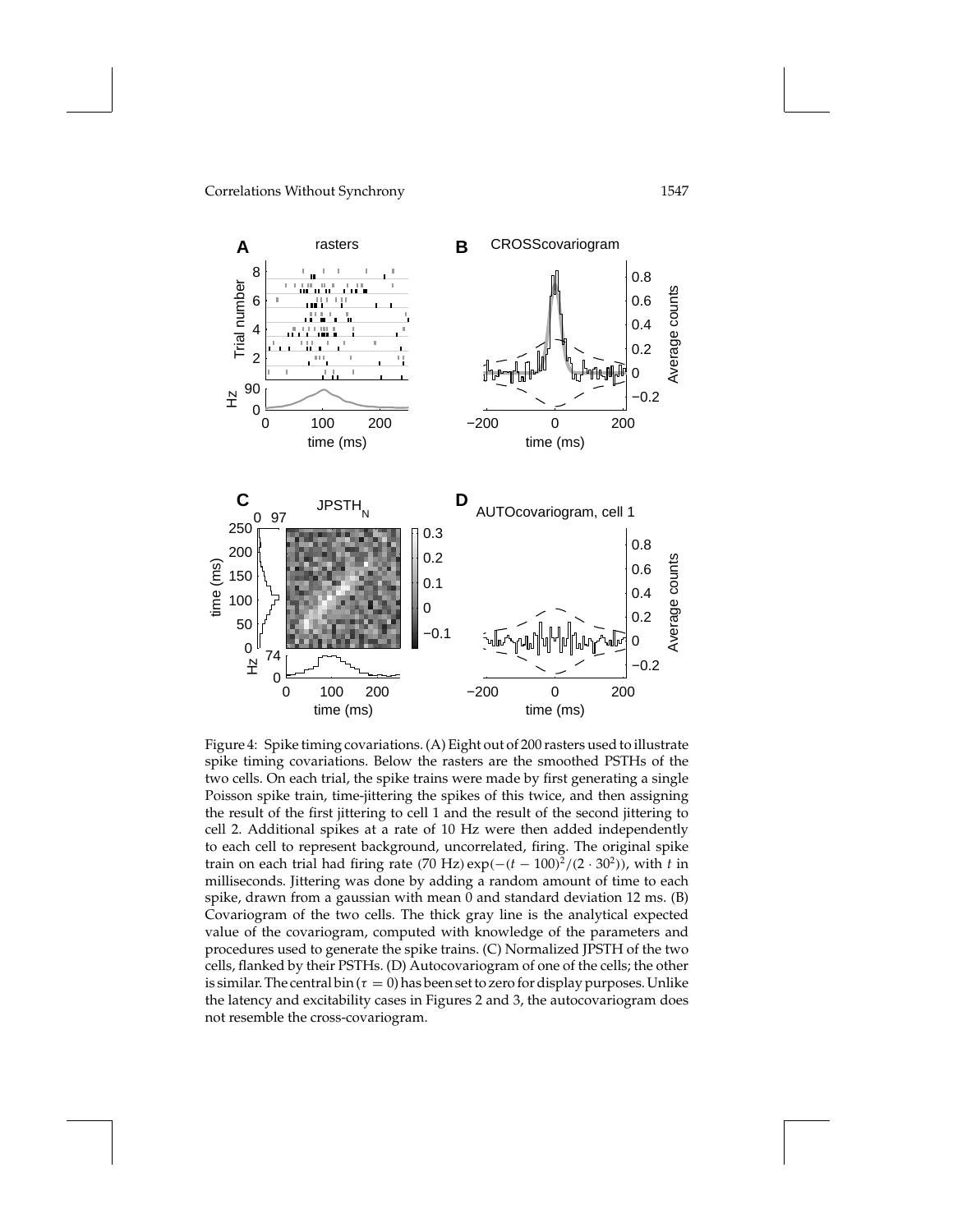Three rules of thumb, for being alert to whether latency or excitability covariations could be present in a covariogram, may be gleaned from the examples and results of section 3:

**Rule of thumb 1**: Covariogram peak widths due to latency and excitability covariations are of the same order of magnitude as PSTH peak widths. This is due to the fact that excitability peaks are directly linked to terms containing stimulus-locked components<sup>5</sup> (in addition to background firing-rate terms as wide as the entire trial itself—see equation 3.3). Latency peaks depend on *R*, the raw correlogram peak width, which in turn depends on the characteristic width of the cells' responses (see Figure 2). Ken Britten (personal communication) has suggested estimating the characteristic width of the cells' responses from the autocovariograms instead of the PSTHs. This leads to rule of thumb 2:

**Rule of thumb 2**: Latency and excitability covariations generate autocovariogram peaks that are similar to the cross-covariogram peaks. While spike timing covariations may exist without affecting the cells' autocovariograms, latency or excitability covariations add a contribution to the autocovariogram that is similar to their contribution to the cross-covariogram. This was shown here with Poisson-like, nonbursty model cells. The statement remains true if both cells are equally bursty. But if the cells are not symmetric (e.g., one is bursty but the other is not), the comparison between auto– and cross–covariograms will no longer be straightforward.

**Rule of thumb 3**: The integral (i.e., sum) of a covariogram is directly proportional to the covariation in the mean firing rates of the neurons (see equation 3.6). Since the integral can be quickly estimated by eye, this measure should be in every covariogram—using neurophysiologist's breast pocket.<sup>6</sup> Large, positive covariogram integrals indicate that the data were collected from trials with large, positive covariations in their firing rates (implying the presence of an excitability covariations component), and suggest important changes of state during the experiment. Examples of covariograms with large, positive integrals are common in the literature (Kruger & Aiple, 1988; Alloway, Johnson, & Wallace, 1993; Hata, Tsumoto, Sato, Hagihara, & Tamura, 1993; Ghose, Ohzawa, & Freeman, 1994; Sillito, Jones, Gerstein, &

<sup>&</sup>lt;sup>5</sup> If the variations in the gain factors balance out—that is, if  $\langle \zeta^r \rangle = 0$ —the PSTHs may be flat even in the presence of excitability covariations (Friston, 1995).

 $6$  The integral of the covariogram is exactly proportional to the covariation in mean firing rates when  $S_1^r(t)$  and  $S_2^r(t)$  are defined to be zero for times outside trial  $r$  (see section 2), for the purpose of computing the covariogram. If this is not done, the integral will include a term describing covariations in mean firing rates for times surrounding the trials. But even in this case, positive integrals should prompt investigators to look at covariations in mean rates.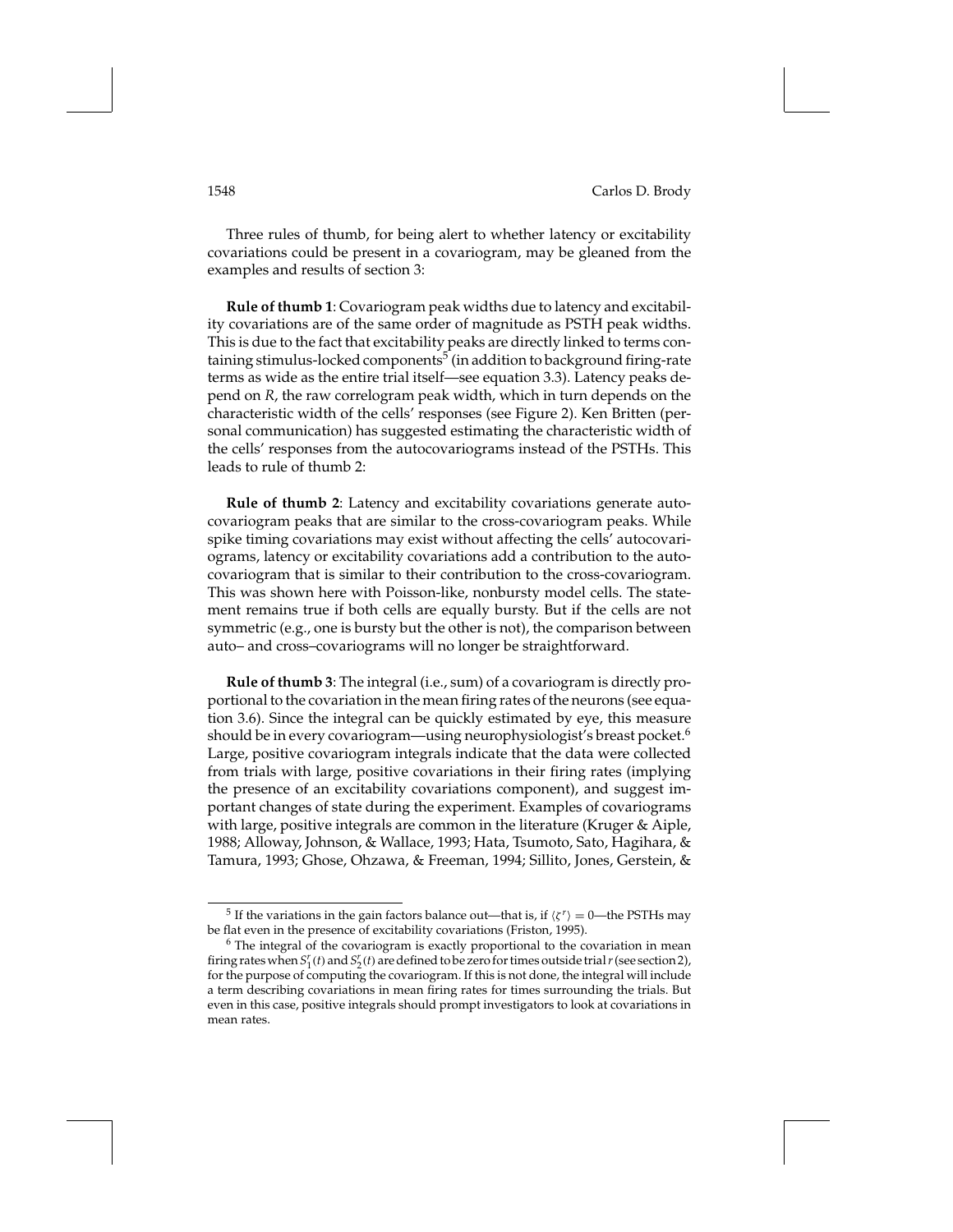West, 1994; Nowak, Munk, Nelson, James, & Bullier, 1995; Munk, Nowak, Nelson, & Bullier, 1995). Note that spike timing covariations, as illustrated in Figure 4, can also generate positive covariogram integrals (common input can lead to spike timing coincidences, but also to covariations in the number of spikes fired). However, in the spike timing case, the integral, if positive, will often be small, since the width of the peak can be very thin and unrelated to the width of the PSTH. Thus, the most telltale situation occurs when the integral is positive *and* the correlogram peak width is of the same order of magnitude as the PSTH peak widths. A straightforward method to determine whether the PSTHs can match the correlogram peak in this sense is presented in the companion article in this issue. (On the other hand, for examples of positive covariogram integrals clearly not caused by excitability covariations, see Tso, Gilbert, & Wiesel, 1986.)

If any of the three rules of thumb suggests there could be important latency or excitability contributions to a covariogram, care should be taken before concluding that observed covariogram peaks are due to spike synchronization.

### **5 Conclusion**

The three types of covariations that have been examined here are neither exhaustive nor exclusive. Other types of departure from independence also exist. Spike timing covariations may coexist with latency or excitability covariations, or both, and latency and excitability covariations, in particular, may commonly exist in a paired manner. John Hopfield (personal communication) has suggested that covariations in resting membrane potential could lead to paired covariations in both latency and excitability, since depolarized resting potentials would lead to both high excitabilities and short latencies, while hyperpolarized resting potentials would lead to both low excitabilities and long latencies. Such changes in resting potentials might be induced by variable ongoing activity in the network that the neurons are part of (see Arieli, Sterkin, Grinvald, & Aertsen, 1996).

All covariations were illustrated here using stochastic processes that were constant over all the trials of each simulated experiment. Differences between trials were simply different instantiations of the same stochastic process. Thus, there is no sense in which the process generating the spike trains for Figure 1A (spike timing) was any more, or less, stationary than those of Figure 1B or Figure 1C (latency and excitability). Nevertheless, in biological systems, variations in latency or excitability would most likely be due to slow changes of state, which are indeed nonstationarities. When Aertsen et al. (1989) mentioned interpretation problems associated with excitability covariations, they phrased them as due to nonstationarities.

As an anonymous reviewer pointed out, the interpretation problems discussed in this article may be seen as a special case of a more general problem: that of taking the mean of a distribution as representative of all the points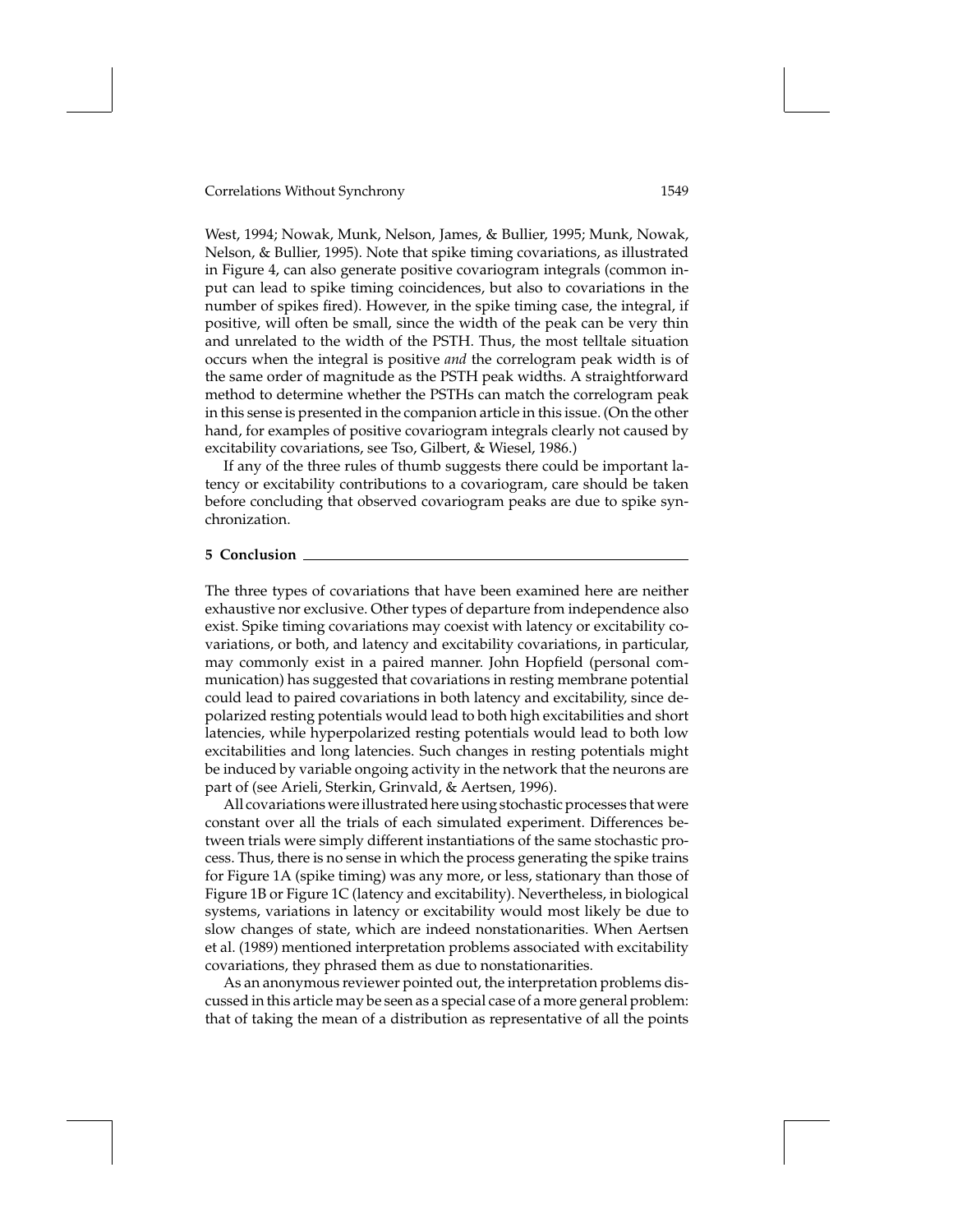of the distribution. Only when the standard deviation of a distribution is much smaller than its mean<sup>7</sup> can the latter be meaningfully thought of as representative of the entire distribution; in biological systems, distributions are often broad, and this condition is often not met. For example, the PSTH is defined as the average response over a set of trials, but if there are large variations in latency or excitability, it is clearly not representative of each individual trial. Similarly, the covariogram is defined averaged over a set of trials and should not necessarily be taken as representative of interactions occurring on each individual trial. Investigators must interpret means with care.

### **Acknowledgments**

I am grateful to John Hopfield and members of his group, Sanjoy Mahajan, Sam Roweis, and Erik Winfree, for discussion and critical readings of the manuscript for this article. I also thank John Hopfield for support. I thank George Gerstein, Kyle Kirkland, and Adam Sillito for discussion, and the anonymous reviewers for helpful comments. This work was supported by a Fulbright/CONACYT graduate fellowship and by NSF Cooperative Agreement EEC-9402726.

All simulations and analyses were done in Matlab 5 (Mathworks Inc., Natick, MA). The code for all of these, including in particular the code to reproduce each of the figures, can be found at http://www.cns.caltech.edu/ ∼carlos/correlations.html.

## **References**

- Aertsen, A. M. H. J. Gerstein, G. L., Habib, M. K., & Palm, G. (1989). Dynamics of neuronal firing correlation—modulation of effective connectivity. *J. Neurophysiol., 61*(5), 900–917.
- Alloway, K. D., Johnson, M. J., & Wallace, M. B. (1993). Thalamocortical interactions in the somatosensory system—interpretations of latency and crosscorrelation analyses. *J. Neurophysiol., 70*(3), 892–908.
- Arieli, A., Sterkin, A., Grinvald, A., & Aertsen, A. (1996). Dynamics of ongoing activity—explanation of the large variability in evoked cortical responses. *Science, 273*, 1868–1871.
- Brody, C. D. (1997a). *Analysis and modeling of spike train correlations in the lateral geniculate nucleus*. Unpublished doctoral dissertation, California Institute of Technology, Available at http://www.cns.caltech.edu/ ∼carlos/thesis.
- Brody, C. D. (1997b). Latency, excitability, and spike timing correlations. *Society for Neuroscience Abstracts, 23*, 14.

<sup>7</sup> For multivariate distributions, the square root of all eigenvalues of the covariance matrix must be much smaller than the magnitude of the mean.